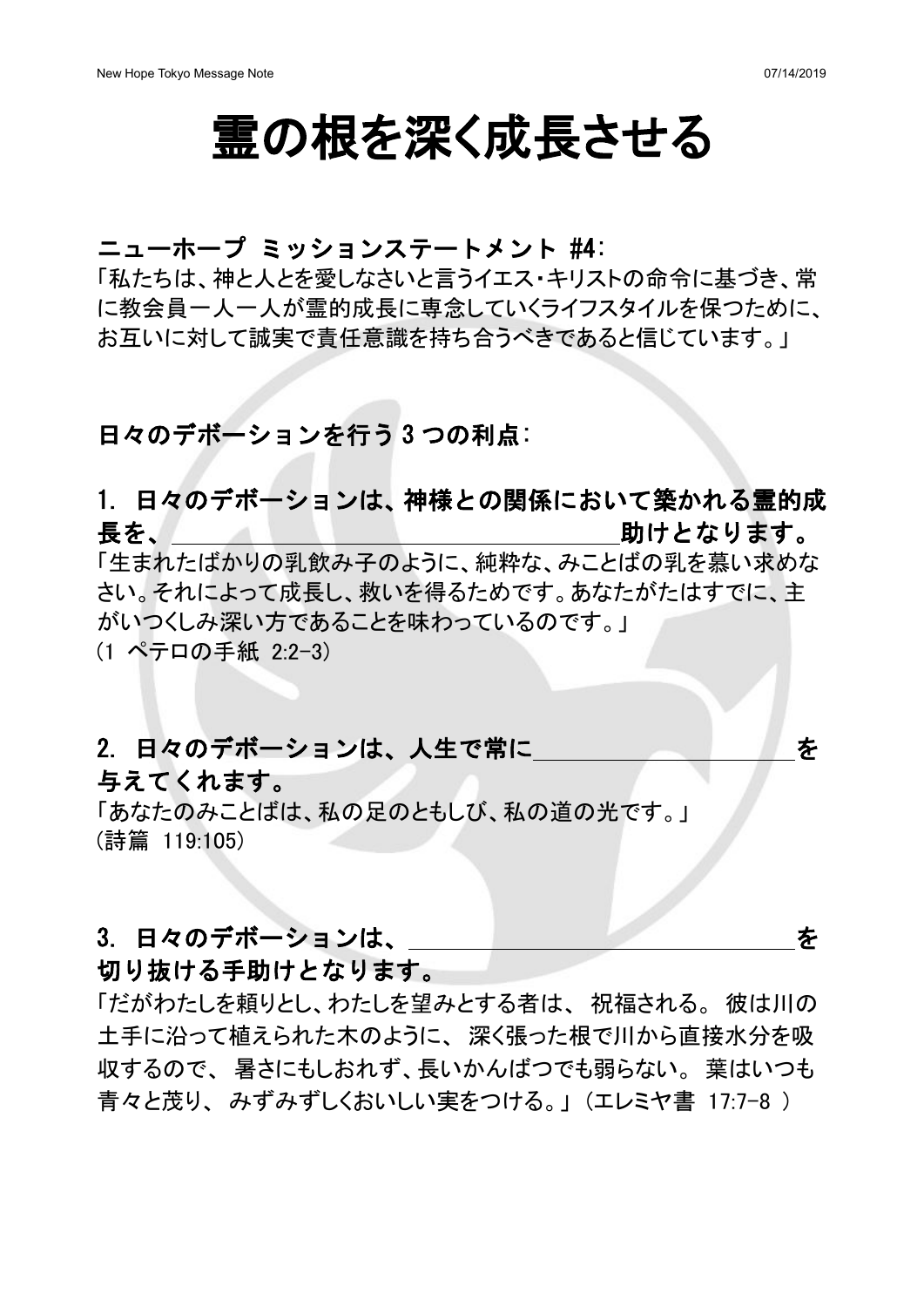# **Growing Deep Spiritual Roots**

## **New Hope Core Value #4:**

**"In Keeping with the Great Commandment, we believe every member should commit to a lifestyle of consistent spiritual growth with honest accountability."**

# **3 benefits of doing daily devotions:**

# **1. Daily devotions will help you grow spiritually your relationship with God.**

**"Like newborn babies, crave pure spiritual milk, so that by it you may grow up in your salvation, now that you have tasted that the Lord is good." (1 Peter 2:2-3)**

## **2. Daily devotions will give you for your life every day.**

**"Your word is a lamp to guide my feet and a light for my path." (Psalm 119;105)**

# **3. Daily devotions will help you survive the**

**"But blessed are those who trust in the Lord and have made the Lord their hope and confidence. They are like trees planted along a riverbank, with roots that reach deep into the water. Such trees are not bothered by the heator worried by long months ofdrought. Their leaves stay green and they never stop producing fruit." (Jeremiah 17:7-8)**